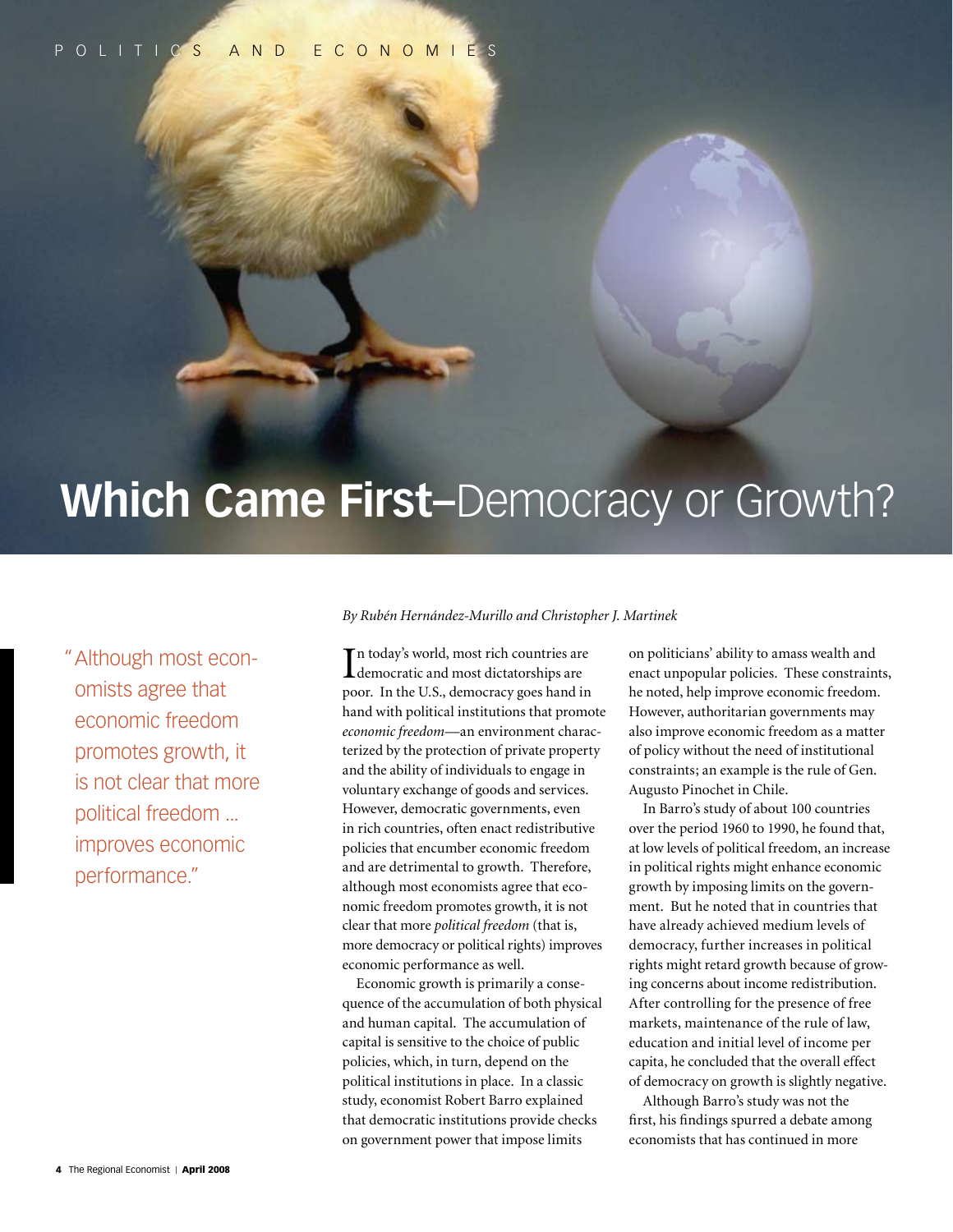

recent studies. One view establishes that the adoption of democracy—or, more generally, of political institutions that impose checks and balances on the government—promotes investment in physical and human capital, and, therefore, growth. In contrast, a second view establishes that reaching a certain level of economic development is what allows countries to adopt better institutions.<sup>1</sup>

## The Institutional View

Economists Daron Acemoglu, Simon Johnson and James Robinson espouse the view that political institutions promote economic performance. These authors found a strong correlation between a measure of protection against government expropriation (to proxy for political institutions) and economic performance (measured by real income per capita) across a large sample of countries. A strong correlation, however, does not necessarily imply that better institutions cause better economic performance, as richer countries may prefer better institutions. To eliminate this feedback effect, Acemoglu and his co-authors studied former European colonies, arguing that current economic performance in these countries depends on existing political institutions that were shaped from the institutions established by European settlers.

The authors characterized two types of colonization strategies that led to different types of political institutions. The first kind was the creation of extractive states. In these colonies, the main goal was to transfer much of the resources of the colony to the European power. Institutions created in the colonies did not provide much protection of private property and did not impose checks against government expropriation. Examples of this case were the Spanish colonies in Mexico and Latin America, and the Belgian colonization of the Congo.

In the second colonization strategy, European settlers migrated in large numbers and created institutions that replicated those in their home country. These institutions emphasized the protection of private property and checks against government expropriation. Examples of this case were Australia, New Zealand, Canada and the United States.

The authors found that the types of institutions adopted in the early stages of either kind of colonization strategy persisted even after the colonies became independent. In extractive states, after achieving independence, the new ruling class may have found it convenient to maintain the existing institutions and use them for their own benefit rather than incur the cost of switching to the alternative model. In the democracy-oriented colonies, since the cost of establishing institutions to impose government checks and secure private property had already been incurred by the colonial power, it was easier for the new independent country to maintain these institutions rather than switch to an extractive model.

## The Development View

Economists Edward Glaeser, Rafael La Porta, Florencio Lopez-de-Silanes and Andrei Shleifer defend the second view that it is economic growth which stimulates democracy or the adoption of better institutions, and not the opposite. They further make the point that the accumulation of human capital is a more important determinant of economic growth than political institutions. They studied a large set of countries in the period 1960 to 2000, classifying them into four categories: autocracies, imperfect autocracies, imperfect democracies and stable (or perfect) democracies. Their measure of democracy captures basic government practices in a combination of institutional and behavioral indicators, such as competitiveness of political participation, openness and competitiveness of executive recruitment, and constraints on the executive.

Glaeser and his co-authors noticed that in 2000 nearly all countries with high levels of